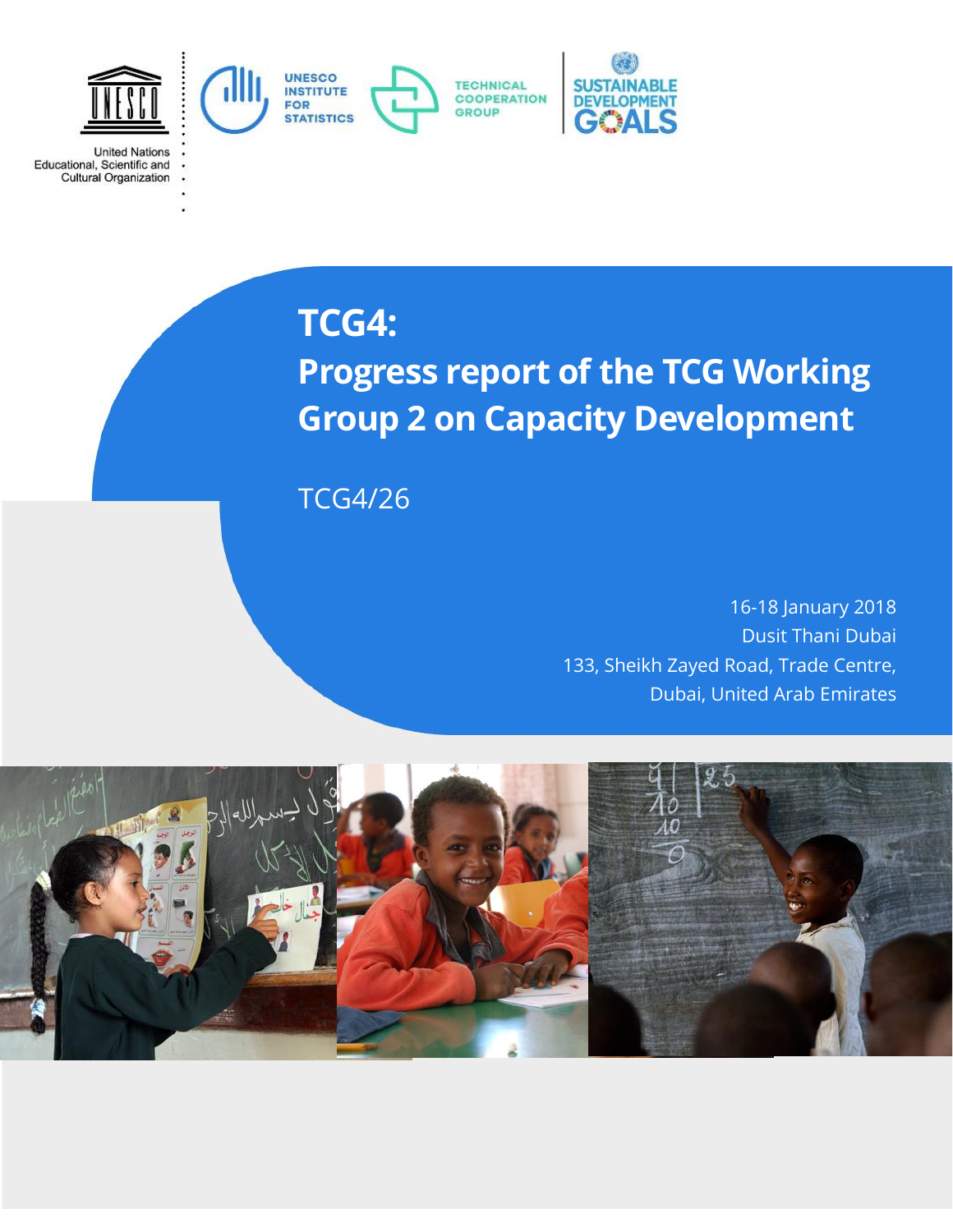

### **Introduction**

The Working Group on Capacity Development (WG2) supports the SDG4 Technical Cooperation Group (TCG) responding to the critical capacity development (CD) needs that may result from the implementation of the new agenda at national level. Indeed, monitoring SDG4-Education 2030, will require mobilising a wide range of data sources and will place considerable demands on countries to improve data quality in its different dimensions.

The main objectives of the WG2 is to contribute to the identification and better understanding of the statistical CD needs; provide guidance for feasible solutions and plans that can be disseminated to countries and other partners; and contribute to the harmonization of capacity development efforts.

The working group is chaired by Sir Wonder Masebola (Director Department of Education and Planning Research and Statistics Ministry of Education and Skills Development - Botswana). A list of members is available in Annex A.

An overview of the Working Group activities is provided below.

#### **Working Group meetings**

The WG2 met face to face during the last TCG meeting in Montreal, 31 May – 2 June 2017 and via teleconference on September 15, November 9 and December 18.

### **Activities**

At the last TCG meeting, the WG2 agreed on the necessity to setup a statistical CD Framework that will help meeting the objectives assigned to the Group. The Framework is mainly constituted of a Repository of CD Tools and a list of CD initiatives and Funding mechanisms. Such Framework will then be used to identify gaps in terms of CD areas and tools as well as funding mechanism for the TCG to formulate responses to these gaps.

The main activities undertaken by the Working Group are:

Designing the statistical CD Framework

Developing a dedicated Wiki

Filling in the Wiki

# **Designing the CD Framework**

The development of the CD framework took consequent discussions within the Group. It was finally agreed to build it on top of the UNDP generic five steps CD process (Engage stakeholders on capacity development, Assess capacity assets and needs, Formulate a capacity development response, Implement a capacity development response, Evaluate capacity development) and to ground it into the SDG4 Education 2030 context. The framework was then elaborated through the identification of key education statistical areas where countries may require support (CD needs), following typical steps usually suggested to describe the statistical cycle (Data collection, Data processing, Data analysis, Dissemination, Data use) and, when required, taking into account the different types of data sources required (Administrative data, Household surveys, Learning assessments, Finance data).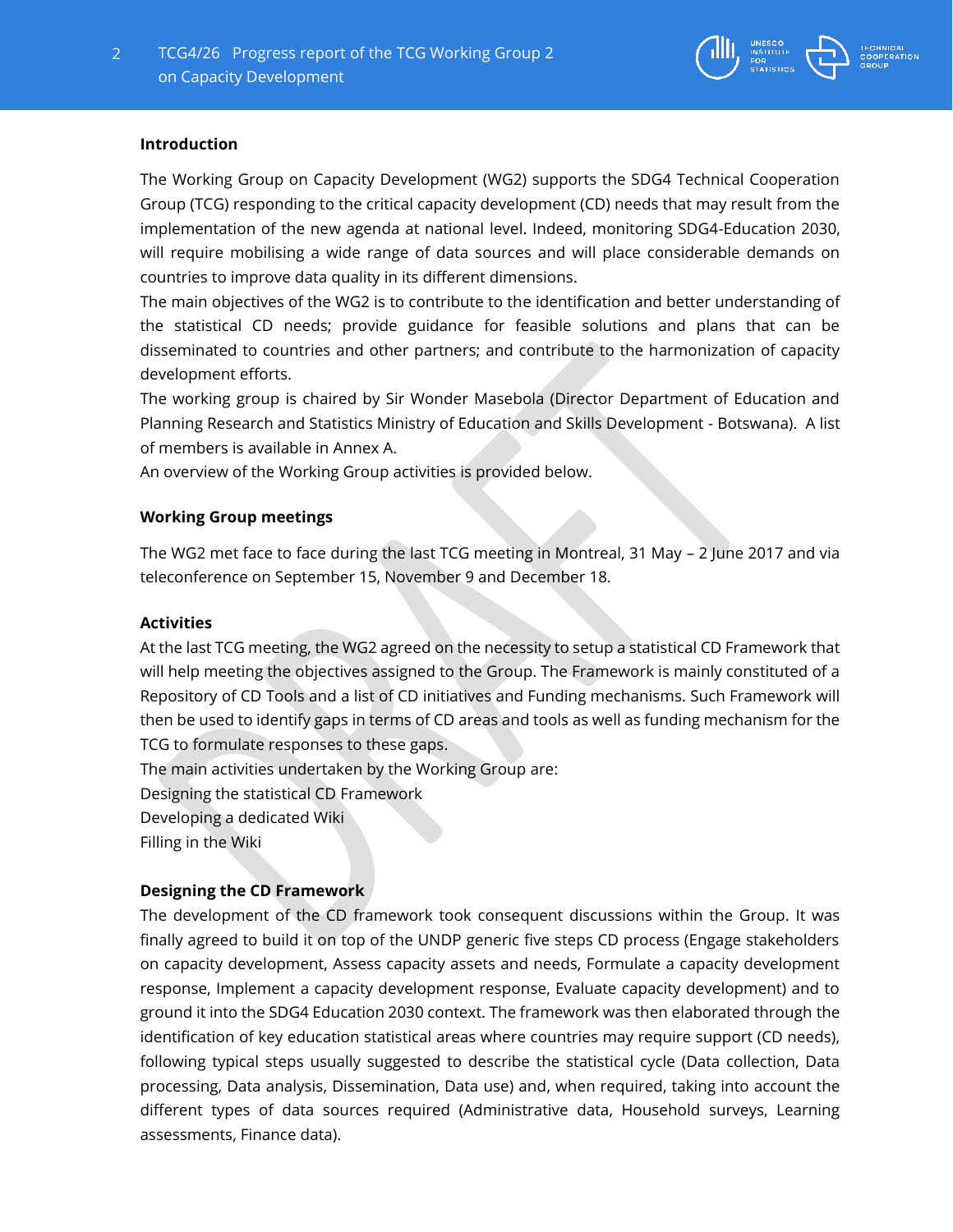

The Framework thus constituted, allows building an inventory of CD tools responding to the identified CD needs. Such tools can be used either individually to respond to a specific isolated need or integrated into a national or regional CD strategy.

The Framework is complemented by a list of CD initiatives and Funding mechanisms that are in place and that may be integrated by countries and partners in their statistical CD strategies.

# **Developing a dedicated Wiki**

It was decided to develop a dedicated Wiki that will: Offer an easy-to-read presentation of the CD Framework Constitute the basis for the online repository of tools Facilitate the communication among the Working Group members and all other resources involved in the development of the Wiki

The Wiki is hosted on the UNESCO workflow platform (UNESTEAM) at: <https://teams.unesco.org/cop/tcg/SitePages/CD%20Framework.aspx> .

The main part of the Wiki is the CD Framework presented as a matrix in which each of the relevant cells are pointing to an online fact sheet describing the corresponding CD tool or Funding mechanism.

Fact sheets are structured as per the following format: Introduction: an introductory text that presents the CD tool or Funding mechanism

Strengths and limitations: when possible, a short analysis of strengths and limitations External Links to online web resources

See Also: Hyperlinks to other pages of the Wiki

Downloads: Hyperlinks to pdf documents stored within the Wiki

The Wiki is currently only accessible by authorized invitees but can be made public online at any time.

# **Filling in the Wiki**

Working Group members agreed on the different elements that would constitute the initial Framework to be then submitted to the TCG members for validation and inputs. Some fact sheets examples were developed to test and validate the format presented above. A consultant was then recruited to develop the remaining ones and to translate it from English to French.

Each element of the Framework is intended to be "owned" by a member of the Working Group who works together with the consultant to develop the corresponding fact sheet.

Annex B presents the status of development as per December 18, 2017. It is planned that all fact sheets are developed and translated for its presentation at the next TCG meeting January 16-18, 2018.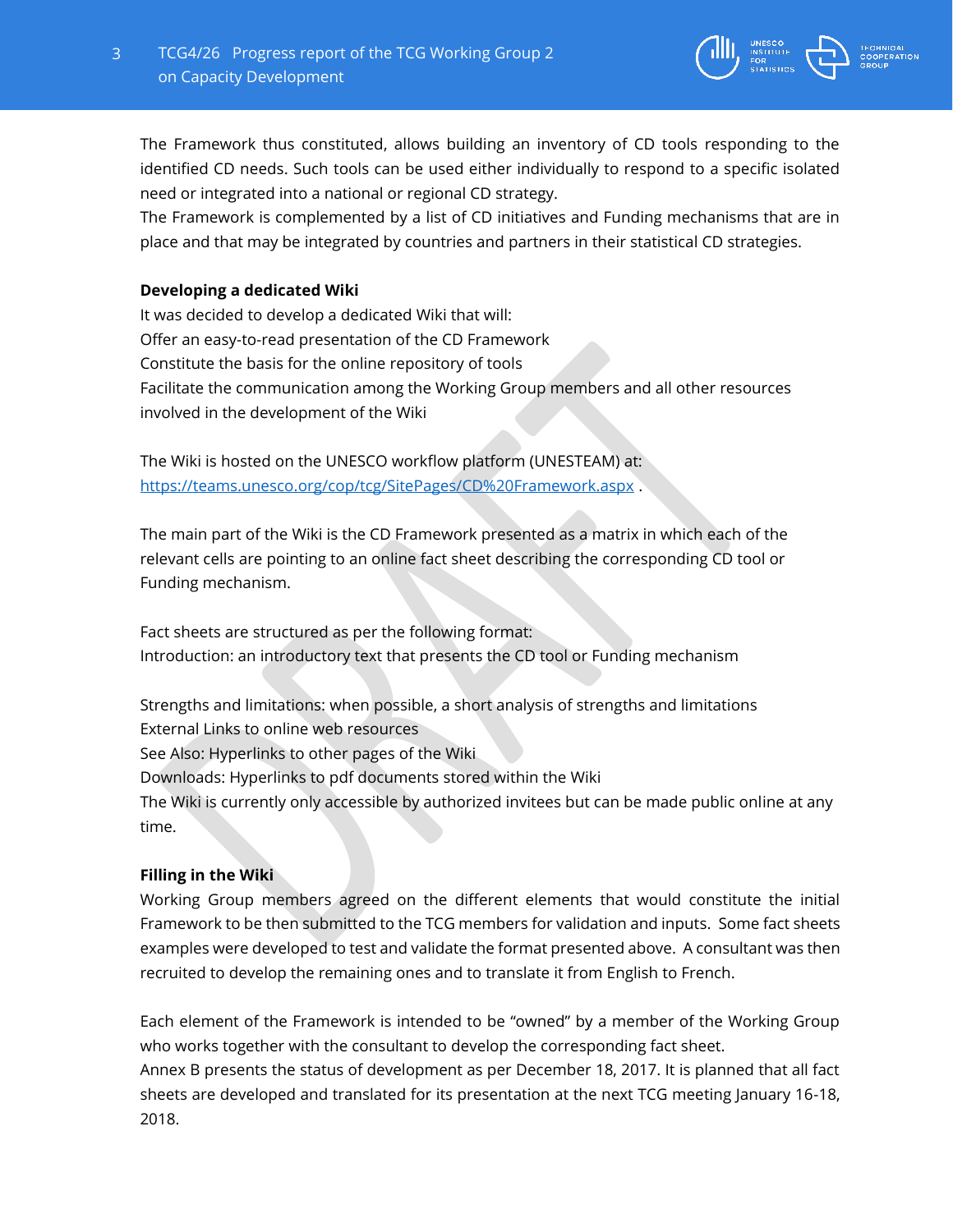

| Chair of the Working Group: |                 |                                                                                |
|-----------------------------|-----------------|--------------------------------------------------------------------------------|
|                             | <b>Botswana</b> | Wonder Masebola, Ministry of Education and Skills Development                  |
| <b>Member States</b>        |                 |                                                                                |
|                             | <b>Bostwana</b> | Wonder Masebola, Ministry of Education and Skills Development                  |
|                             | The Philippines | Napoleon K. Juanillo Jr., Higher Education Development Center                  |
|                             | Morocco         | Abdelhag El Hayani, Ministère Education nationale et formation professionnelle |
|                             | Sweden          | Anna Eriksson, Statistics Sweden                                               |
|                             | Uganda          | Elly Kafeero Kamahungye, Embassy of the Republic of Uganda in France           |
|                             | United Kingdom  | Sarah Hennell, Department for International Development                        |
| Organisations               |                 |                                                                                |
|                             | <b>CCNGO</b>    | Rashida Choudhury, CAMPE Executive Director                                    |
|                             | <b>GPE</b>      | Moritz Bilagher, Monitoring and Evaluation Section                             |
|                             | <b>UNESCO</b>   | Jordan Naidoo, Division for Education 2030 Support and Coordination            |
|                             | <b>UNESCO</b>   | Astrid Gillet, Unit for Capacity Development and Field Support (ED/ESC/CDF)    |
|                             | <b>UNESCO</b>   | Sobhi Tawil, Senior Programme Specialist                                       |
| Secretariat                 |                 |                                                                                |
|                             | UIS             | Marc Bernal, UIS regional advisor for Sub-Saharan Africa                       |
|                             | <b>UIS</b>      | Said Voffal, Education Survey Section                                          |

**AND STATISTICS** 

**CAL**<br>RATION